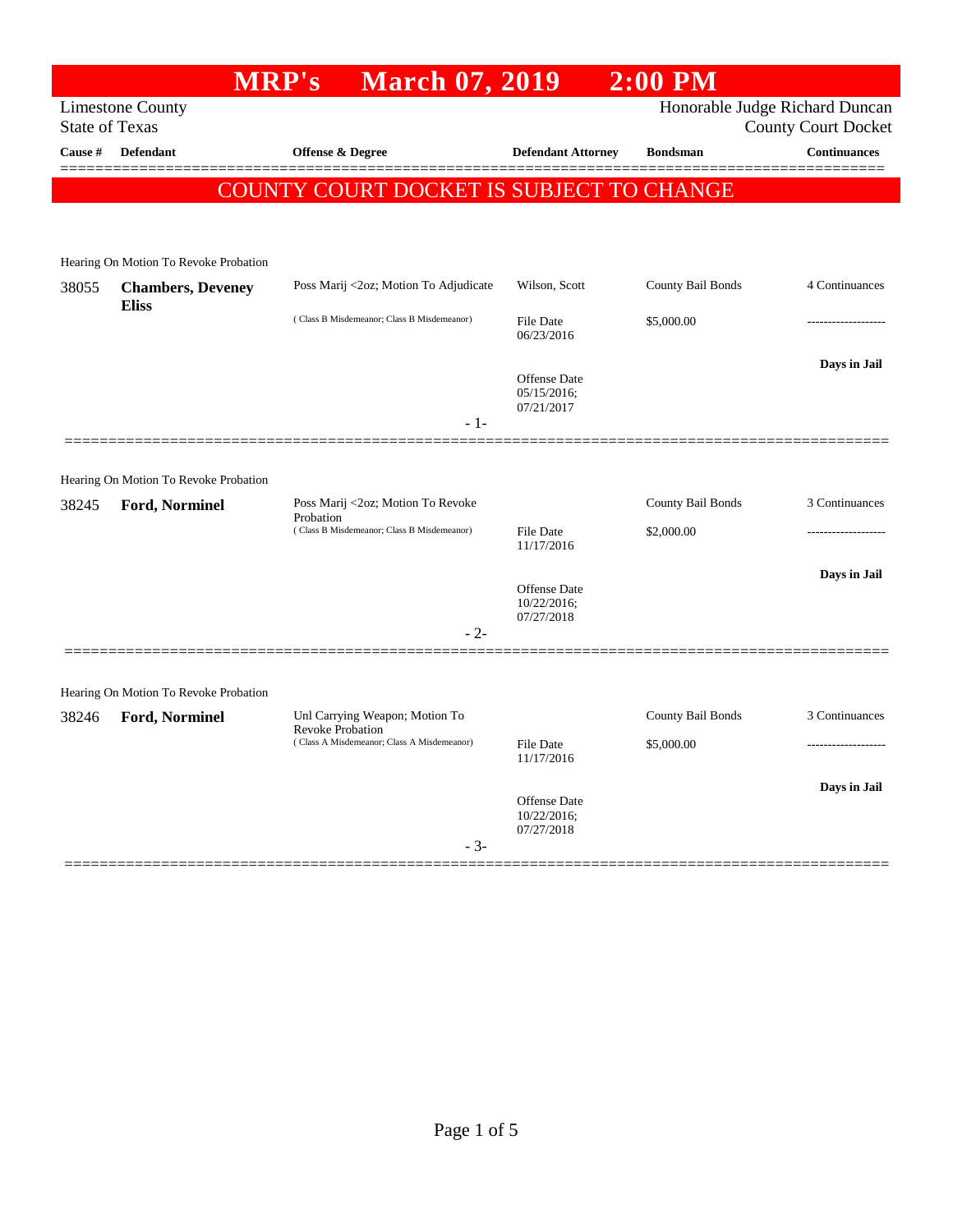|                       |                                                                     | <b>March 07, 2019</b><br><b>MRP's</b>                                                                        |                                           | $2:00$ PM                         |                                                              |
|-----------------------|---------------------------------------------------------------------|--------------------------------------------------------------------------------------------------------------|-------------------------------------------|-----------------------------------|--------------------------------------------------------------|
| <b>State of Texas</b> | <b>Limestone County</b>                                             |                                                                                                              |                                           |                                   | Honorable Judge Richard Duncan<br><b>County Court Docket</b> |
| Cause #               | Defendant                                                           | Offense & Degree                                                                                             | <b>Defendant Attorney</b>                 | <b>Bondsman</b>                   | <b>Continuances</b>                                          |
|                       |                                                                     | COUNTY COURT DOCKET IS SUBJECT TO CHANGE                                                                     |                                           |                                   | =======                                                      |
|                       |                                                                     |                                                                                                              |                                           |                                   |                                                              |
|                       | Hearing On Motion To Revoke Probation                               |                                                                                                              |                                           |                                   |                                                              |
| 16035                 | Garcia, Juanita<br><b>Franco Villa</b>                              | Theft O/200 U/750; Motion To Revoke<br>Probation                                                             |                                           | Personal Bond                     | 1 Continuances                                               |
|                       |                                                                     | (Misdemeanor Unassigned; Misdemeanor<br>Unassigned)                                                          | <b>File Date</b><br>05/18/1993            | \$1,000.00                        | .                                                            |
|                       |                                                                     |                                                                                                              |                                           |                                   | Days in Jail                                                 |
|                       |                                                                     |                                                                                                              | Offense Date<br>05/18/1993;<br>05/18/1993 |                                   |                                                              |
|                       |                                                                     | - 4-                                                                                                         |                                           |                                   |                                                              |
|                       |                                                                     |                                                                                                              |                                           |                                   |                                                              |
| 38627                 | Hearing On Motion To Revoke Probation<br><b>Gray, Chandra Renee</b> | Theft Prop $>=\$100<\$750$ ; Motion To                                                                       | Latray, Michelle J.                       | Freebird Bail Bonds               | 2 Continuances                                               |
|                       |                                                                     | <b>Revoke Probation</b><br>(Class B Misdemeanor; Class B Misdemeanor)                                        | <b>File Date</b><br>08/28/2017            | \$2,000.00                        |                                                              |
|                       |                                                                     |                                                                                                              |                                           |                                   | Days in Jail                                                 |
|                       |                                                                     |                                                                                                              | Offense Date<br>07/16/2017;<br>12/13/2018 |                                   |                                                              |
|                       |                                                                     | $-5-$                                                                                                        |                                           |                                   |                                                              |
|                       |                                                                     |                                                                                                              |                                           |                                   |                                                              |
| 38710                 | Hearing On Motion To Revoke Probation<br><b>Gray, Chandra Renee</b> | Evading Arrest Detention; Motion To                                                                          | Latray, Michelle J.                       | Freebird Bail Bonds               | 2 Continuances                                               |
|                       |                                                                     | Revoke Probation<br>(Class A Misdemeanor; Class B Misdemeanor)                                               | File Date                                 | \$4,000.00                        |                                                              |
|                       |                                                                     |                                                                                                              | 10/26/2017                                |                                   |                                                              |
|                       |                                                                     |                                                                                                              | Offense Date<br>10/01/2017;<br>12/13/2018 |                                   | Days in Jail                                                 |
|                       |                                                                     | $-6-$                                                                                                        |                                           |                                   |                                                              |
|                       |                                                                     |                                                                                                              |                                           |                                   |                                                              |
|                       | Hearing On Motion To Revoke Probation                               |                                                                                                              |                                           |                                   |                                                              |
| 38711                 | <b>Gray, Chandra Renee</b>                                          | Theft Prop <\$100 W/Prev Convic;<br>Motion To Revoke Probation<br>(Class B Misdemeanor; Class B Misdemeanor) | Latray, Michelle J.<br><b>File Date</b>   | Freebird Bail Bonds<br>\$3,000.00 | 2 Continuances<br>----------------                           |
|                       |                                                                     |                                                                                                              | 10/26/2017                                |                                   |                                                              |
|                       |                                                                     |                                                                                                              | Offense Date                              |                                   | Days in Jail                                                 |
|                       |                                                                     | $-7-$                                                                                                        | 10/01/2017;<br>12/13/2018                 |                                   |                                                              |
|                       |                                                                     |                                                                                                              |                                           |                                   |                                                              |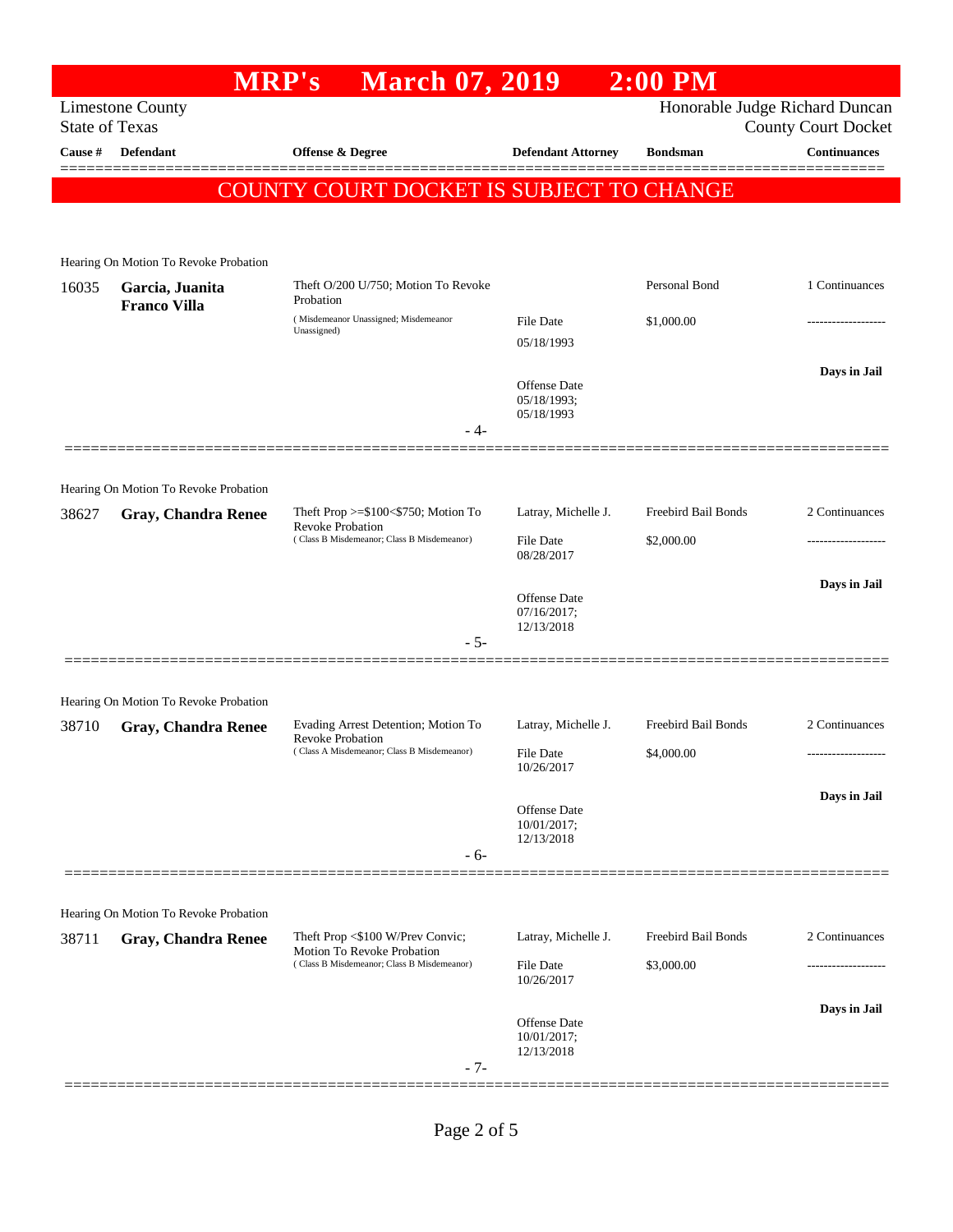|         |                                                      | <b>MRP's</b>                | <b>March 07, 2019</b>                                                 |                                           | $2:00$ PM                      |                            |
|---------|------------------------------------------------------|-----------------------------|-----------------------------------------------------------------------|-------------------------------------------|--------------------------------|----------------------------|
|         | <b>Limestone County</b><br><b>State of Texas</b>     |                             |                                                                       |                                           | Honorable Judge Richard Duncan | <b>County Court Docket</b> |
| Cause # | <b>Defendant</b>                                     | <b>Offense &amp; Degree</b> |                                                                       | <b>Defendant Attorney</b>                 | <b>Bondsman</b>                | <b>Continuances</b>        |
|         |                                                      |                             | COUNTY COURT DOCKET IS SUBJECT TO CHANGE                              |                                           |                                |                            |
|         |                                                      |                             |                                                                       |                                           |                                |                            |
|         |                                                      |                             |                                                                       |                                           |                                |                            |
| 38239   | Hearing On Motion To Revoke Probation<br>Mack, Shyke |                             | Unl Carrying Weapon; Motion To                                        |                                           | A-EZ Out Bail Bonds            | 0 Continuances             |
|         |                                                      |                             | <b>Revoke Probation</b><br>(Class A Misdemeanor; Class A Misdemeanor) | <b>File Date</b><br>11/14/2016            | \$6,000.00                     |                            |
|         |                                                      |                             |                                                                       |                                           |                                | Days in Jail               |
|         |                                                      |                             |                                                                       | Offense Date<br>10/22/2016;<br>07/27/2018 |                                |                            |
|         |                                                      |                             | $-8-$                                                                 |                                           |                                |                            |
|         | Hearing On Motion To Revoke Probation                |                             |                                                                       |                                           |                                |                            |
| 38240   | Mack, Shyke                                          | Probation                   | Poss Marij <2oz; Motion To Revoke                                     |                                           | A-EZ Out Bail Bonds            | 0 Continuances             |
|         |                                                      |                             | (Class B Misdemeanor; Class B Misdemeanor)                            | File Date<br>11/14/2016                   | \$3,000.00                     |                            |
|         |                                                      |                             |                                                                       | Offense Date<br>10/22/2016;               |                                | Days in Jail               |
|         |                                                      |                             | $-9-$                                                                 | 07/27/2018                                |                                |                            |
|         |                                                      |                             |                                                                       |                                           |                                |                            |
|         | Hearing On Motion To Revoke Probation                |                             |                                                                       |                                           |                                |                            |
| 38415   | <b>Medlock, Stacy</b>                                |                             | Poss Marij <2oz; Motion To Adjudicate                                 | Moore, David E.                           | County Bail Bonds              | 2 Continuances             |
|         | <b>Garnett</b>                                       |                             | (Class B Misdemeanor; Class B Misdemeanor)                            | File Date<br>03/22/2017                   | \$2,500.00                     | ------------------         |
|         |                                                      |                             |                                                                       | Offense Date<br>02/12/2017;               |                                | Days in Jail               |
|         |                                                      |                             | $-10-$                                                                | 10/17/2018                                |                                |                            |
|         |                                                      |                             |                                                                       |                                           |                                |                            |
|         | Show Cause Hearing                                   |                             |                                                                       |                                           |                                |                            |
| 38910   | Montgomery, Amanda<br><b>Marie</b>                   | Poss Marij <2oz             |                                                                       | Moore, David E.                           | County Bail Bonds              | 1 Continuances             |
|         |                                                      | (Class B Misdemeanor)       |                                                                       | File Date<br>04/26/2018                   | \$2,000.00                     |                            |
|         |                                                      |                             |                                                                       |                                           |                                | Days in Jail               |
|         |                                                      |                             | $-11-$                                                                | <b>Offense Date</b><br>03/24/2018         |                                |                            |
|         |                                                      |                             |                                                                       |                                           |                                |                            |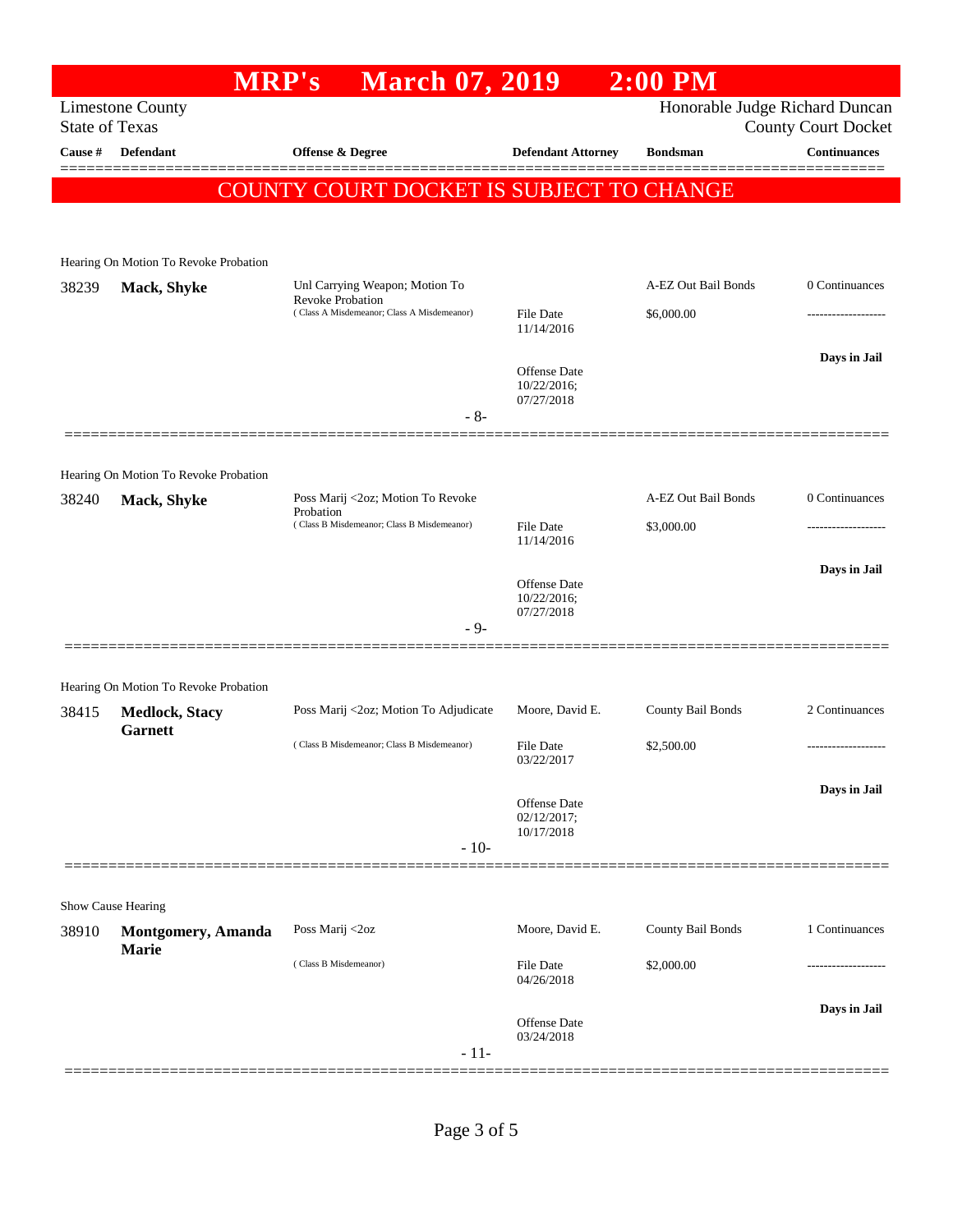|                                  | <b>MRP's</b>                          | <b>March 07, 2019</b>                                                                                               |                                | $2:00$ PM                      |                                                   |
|----------------------------------|---------------------------------------|---------------------------------------------------------------------------------------------------------------------|--------------------------------|--------------------------------|---------------------------------------------------|
|                                  | <b>Limestone County</b>               |                                                                                                                     |                                | Honorable Judge Richard Duncan |                                                   |
| <b>State of Texas</b><br>Cause # | <b>Defendant</b>                      | <b>Offense &amp; Degree</b>                                                                                         | <b>Defendant Attorney</b>      | <b>Bondsman</b>                | <b>County Court Docket</b><br><b>Continuances</b> |
|                                  |                                       |                                                                                                                     |                                |                                |                                                   |
|                                  |                                       | COUNTY COURT DOCKET IS SUBJECT TO CHANGE                                                                            |                                |                                |                                                   |
|                                  |                                       |                                                                                                                     |                                |                                |                                                   |
|                                  | Show Cause Hearing                    |                                                                                                                     |                                |                                |                                                   |
| 38983                            | Nino, Maricruz                        | Poss Marij <2oz                                                                                                     |                                | County Bail Bonds              | 1 Continuances                                    |
|                                  |                                       | (Class B Misdemeanor)                                                                                               | File Date<br>06/08/2018        | \$2,000.00                     | -----------------                                 |
|                                  |                                       |                                                                                                                     |                                |                                | Days in Jail                                      |
|                                  |                                       |                                                                                                                     | Offense Date<br>04/17/2018     |                                |                                                   |
|                                  |                                       | $-12-$                                                                                                              |                                |                                |                                                   |
|                                  |                                       |                                                                                                                     |                                |                                |                                                   |
|                                  | Hearing On Motion To Revoke Probation |                                                                                                                     |                                |                                |                                                   |
| 38667                            | <b>Shaver-Mayes, Mikelle</b>          | Terroristic Threat Of Family/Household;<br>Motion To Revoke Probation<br>(Class A Misdemeanor; Class A Misdemeanor) |                                | Player Bail Bonds              | 1 Continuances                                    |
|                                  |                                       |                                                                                                                     | <b>File Date</b><br>09/27/2017 | \$2,000.00                     |                                                   |
|                                  |                                       |                                                                                                                     |                                |                                | Days in Jail                                      |
|                                  |                                       |                                                                                                                     | Offense Date<br>08/03/2017;    |                                |                                                   |
|                                  |                                       | $-13-$                                                                                                              | 11/09/2018                     |                                |                                                   |
|                                  |                                       |                                                                                                                     |                                |                                |                                                   |
|                                  | Hearing On Motion To Revoke Probation |                                                                                                                     |                                |                                |                                                   |
| 38247                            | Strain, Jakeldrick                    | Poss Marij <2oz; Motion To Revoke                                                                                   |                                | Act Quick Bail Bonds           | 0 Continuances                                    |
|                                  | Jaquawn                               | Probation<br>(Class B Misdemeanor; Class B Misdemeanor)                                                             | <b>File Date</b>               | \$5,000.00                     |                                                   |
|                                  |                                       |                                                                                                                     | 11/17/2016                     |                                |                                                   |
|                                  |                                       |                                                                                                                     | Offense Date                   |                                | Days in Jail                                      |
|                                  |                                       |                                                                                                                     | 10/22/2016;<br>06/27/2018      |                                |                                                   |
|                                  |                                       | $-14-$                                                                                                              |                                |                                |                                                   |
|                                  |                                       |                                                                                                                     |                                |                                |                                                   |
|                                  | Hearing On Motion To Revoke Probation |                                                                                                                     |                                |                                |                                                   |
| 38699                            | Talamantez, Pablo<br>Rodriguez        | Poss Marij <2oz; Motion To Revoke<br>Probation                                                                      | Reed, Benjie                   | <b>Brazos River Bail Bonds</b> | 1 Continuances                                    |
|                                  |                                       | (Class B Misdemeanor; Class B Misdemeanor)                                                                          | <b>File Date</b>               | \$3,000.00                     |                                                   |
|                                  |                                       |                                                                                                                     | 10/13/2017                     |                                |                                                   |
|                                  |                                       |                                                                                                                     | Offense Date                   |                                | Days in Jail                                      |
|                                  |                                       |                                                                                                                     | 09/22/2017;<br>10/26/2018      |                                |                                                   |
|                                  |                                       | $-15-$                                                                                                              |                                |                                |                                                   |